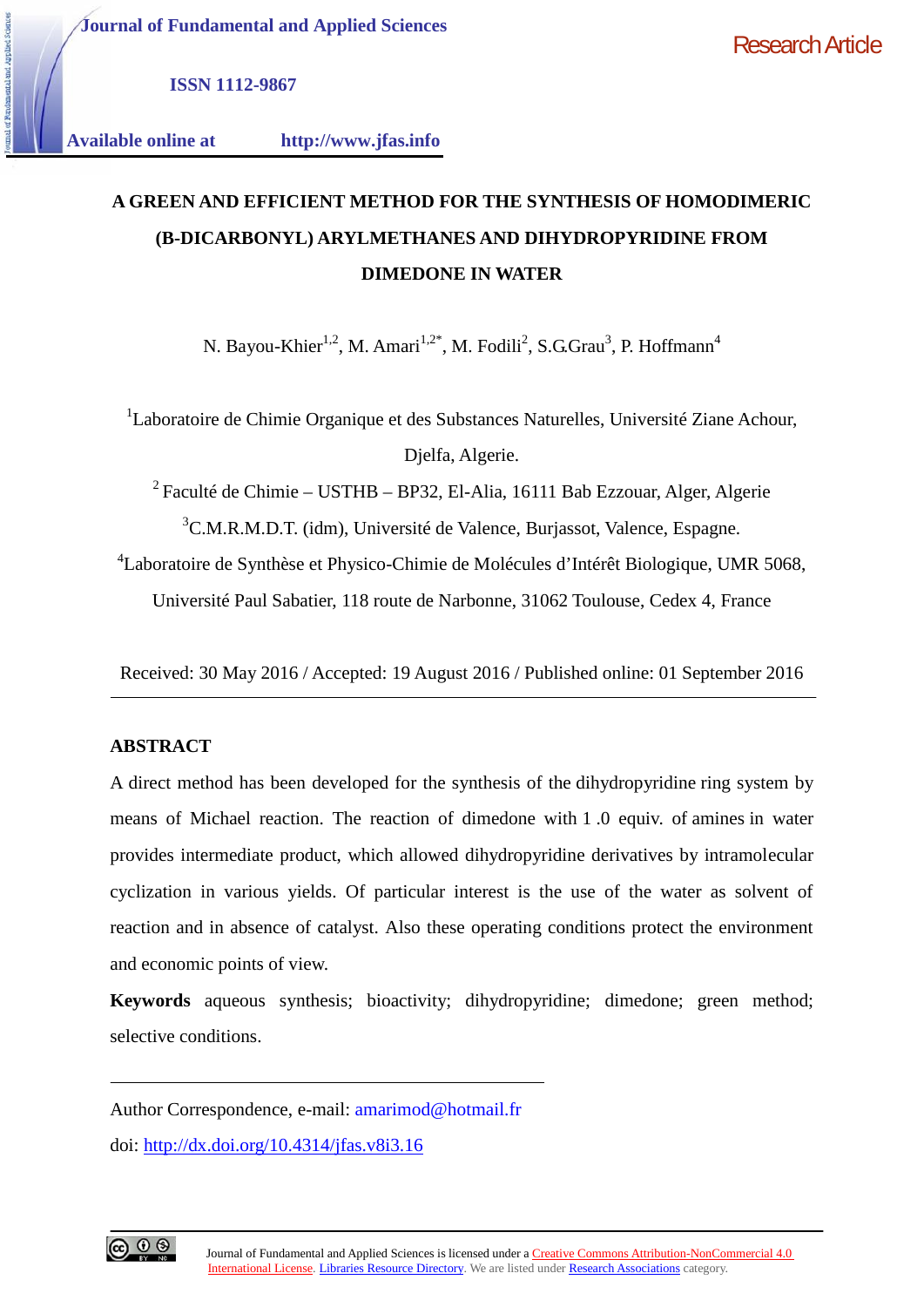#### **1. INTRODUCTION**

Homodimeric (-dicarbonyl) arylmethane derivatives have attracted considerable attention since they exhibit potent bioactivity, like anti-inflammatory, antibiotic and anti-oxydant principle *[1-3]*. Several syntheses have been developed for the preparation of these homodimeric compounds. These routes usually involved condensation of aldehydes with electron-rich carbon nucleophiles (enols, etheroaromatics) *[4-6]*.

The molecule dimedone **1**, known for a long time, has been scarcely used in the synthesis of heterocyclic structures *[7-13]*. According to the literature, the homodimer **3** of dimedone has been obtained in various organic solvents like acetic acid and in the presence of toxic and not toxic catalysts such as cyanuric chloride and triethylamine.

In this work, we have obtained selectively, the homodimer **3** of dimedone along with the xanthene structure **4** by a green method as we have discover that in aqueous solution, no catalysis is required and products are isolated by filtration avoiding the use of any organic solvent (Scheme 1). Under these clean operating conditions, we have improved yields and master their reaction times compared to those cited in the literature *[14]*. Our interest in this type of structure is mainly based on its functional groups likely to give new heterocyclic structures. In particular, the action of primary amines on **3** forms a structure dihydropyridine (DHP) which exhibit an interesting functionalization.



#### **2. RESULTS AND DISCUSSION**

When two equivalents of dimedone 1 (5,5-Dimethyl-1,3-cyclohexanedione) and one equivalent of aldehyde **2** are dissolved in dichloromethane under magnetic stirring, at room temperature or heated under reflux, only the structure **4** was obtained. The same result is obtained in a 50:50 mixture of  $CH_2Cl_2 / H_2O$ . On the other hand, the use of  $H_2O$  as a solvent drives the reaction selectively to **3** or **4** depending on the temperature and time. Thus, heating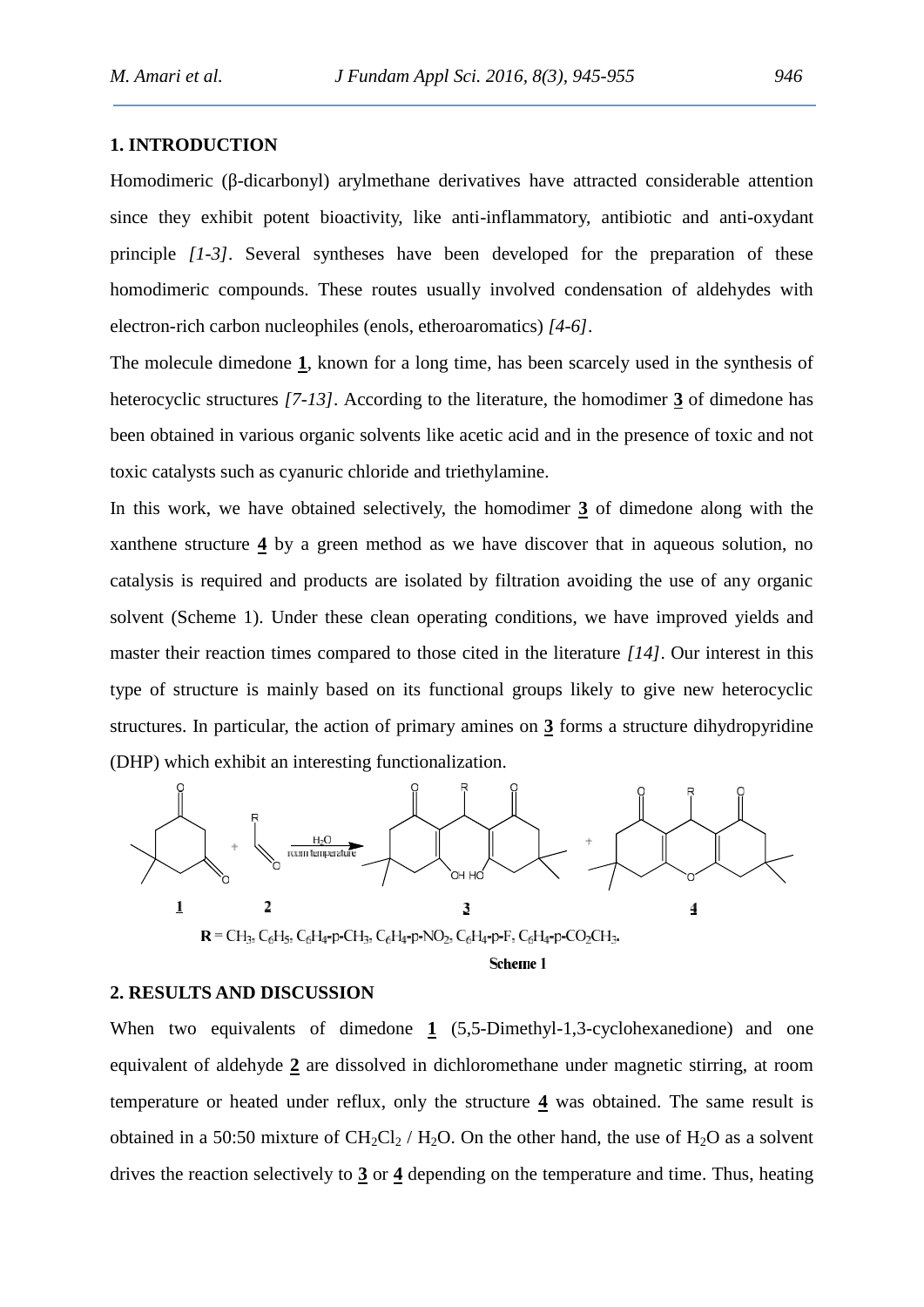|                                                      |  |  |  |  |  |  |  |  |  |  | at $100^{\circ}$ C, promotes the formation of the structure 4. At room temperature, we obtained |  |  |  |
|------------------------------------------------------|--|--|--|--|--|--|--|--|--|--|-------------------------------------------------------------------------------------------------|--|--|--|
| selectively 3 and 4, depending on the reaction time. |  |  |  |  |  |  |  |  |  |  |                                                                                                 |  |  |  |

| Compounds      | $\mathbf R$      | Time(h)           | Yield (%) | mp $(^{\circ}C)$ |  |
|----------------|------------------|-------------------|-----------|------------------|--|
| 3a             | CH <sub>3</sub>  | $\mathfrak{Z}$    | 55        | 129-131          |  |
| 3 <sub>b</sub> | $C_6H_5$         | 2.30              | 83        | 188-190          |  |
| 3c             | $C_6H_4CH_3$     | $/\!/$            | 61        | 131-133          |  |
| 3d             | $C_6H_4NO_2$     | $/\!/$            | 78        | 192-194          |  |
| 3e             | $C_6H_4F$        | $/\!/$            | 86        | 165-167          |  |
| 3f             | $C_6H_4CO_2CH_3$ | $/\!/$            | 89        | 197-199          |  |
| $\frac{3g}{2}$ | $C_6H_4OH$       | $^{\prime\prime}$ | 75        | 209-211          |  |
| $\frac{4a}{2}$ | CH <sub>3</sub>  | 5                 | 67        | 184-186          |  |
| 4 <sub>b</sub> | $C_6H_5$         | 4.30              | 88        | 196-198          |  |
| 4c             | $C_6H_4CH_3$     | $/\!/$            | 74        | 219-221          |  |
| 4d             | $C_6H_4NO_2$     | $/\!/$            | 96        | 231-233          |  |
| 4e             | $C_6H_4F$        | $/\!/$            | 93        | 213-215          |  |
| 4f             | $C_6H_4CO_2CH_3$ | $/\!/$            | 97        | 229-231          |  |
| 4g             | $C_6H_4OH$       | $/\!/$            | 81        | 241-243          |  |

**Table 1 :** Conditions of formation and physical data of **3** and **4** in water at 25 °C.

The formation of **3** and **4**, can be explained by the condensation of the enolic form of the dimedone on aldehyde, according to the reaction of Knoevenagel, followed by an addition on a second molecule of dimedone, according to the reaction of Michael (Scheme 1).

In  $CH_2Cl_2$  or  $CH_2Cl_2$   $H_2O$  at 50%, the interactions OH---O=C, present in 3, are weak and lead in each case to structure  $\frac{4}{1}$ . On the other hand in H<sub>2</sub>O, the hydrogen bonds OH---O=C are accentuated and consolidated by the polarity of  $H_2O$ . These interactions support the formation of **3**. But energy brought, in the course of the reaction time under the effect of agitation, is favorable to the rupture of the hydrogen bonds, to transform **3** into **4**, by an intramolecular ceto-enolic condensation.

Since our objective is to obtain new heterocyclic molecules, as the dihydropyridine **5**, potentially active in various fields of applications *[15-17]*. As a first step, we valued structure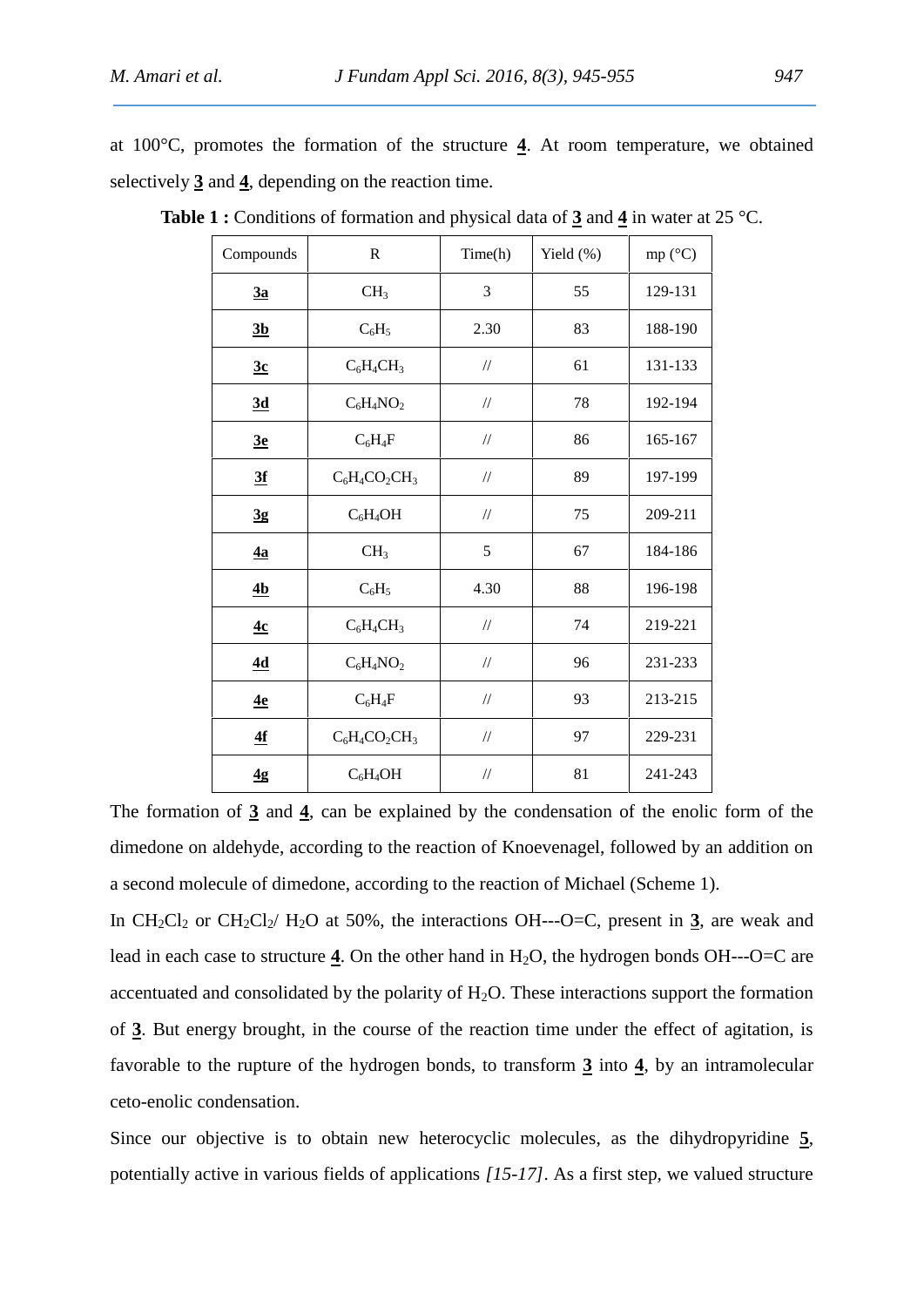**3** in the synthesis of new heterocyclic molecules, standard dihydropyridine, by subjecting it to the action of two monoamines (Scheme 2).



Under clean operating conditions i.e. H<sub>2</sub>O at 100  $^{\circ}$ C, we easily isolated the structure dihydropyridine **5**, according to the reaction of Hantzsch *[18]*.

All compounds **5** were characterized by the various spectroscopic methods. Their physical properties are summarized in table 2.

| Compounds      | R                                         | $R_1$           | Time (h) | Yield $(\%)$ | mp (°C) |
|----------------|-------------------------------------------|-----------------|----------|--------------|---------|
| $\frac{5a}{2}$ | $C_6H_4$ -F                               | CH <sub>3</sub> | 5        | 45           | 215-217 |
| <u>5b</u>      | $^{\prime\prime}$                         | $C_6H_5$        | 4        | 63           | 231-233 |
| 5c             | $C_6H_4$ -CO <sub>2</sub> CH <sub>3</sub> | CH <sub>3</sub> | 6        | 51           | 223-225 |
| 5d             |                                           | $C_6H_5$        | 3        | 67           | 239-241 |

**Table 2 :** Conditions of formation and physical data of **5** at 100 °C.

The amine's basicity allows, in a first step, the breaking of the hydrogen bond OH---O=C by electronic interaction N---H, according to the acid-base properties of Lewis. In a second step, the primary amine reacts with the carbonyl present in **3** to form the corresponding imine. Finally, the equilibrium enol-ketone and imine-enamine present in the reactional intermediary, leads, by interaction ketone-enamine to a heterocyclization of the structure dihydropyridine **5**.

#### **3. EXPERIMENTAL**

All chemicals were obtained from Aldrich. Melting points were taken on a Thomas Hoover apparatus and are uncorrected. Nuclear magnetic resonance spectra were obtained with a Bruker AC 300 at 300 MHz ( ${}^{1}$  H) or 75 MHz ( ${}^{13}$ C). The chemical shifts are reported in ppm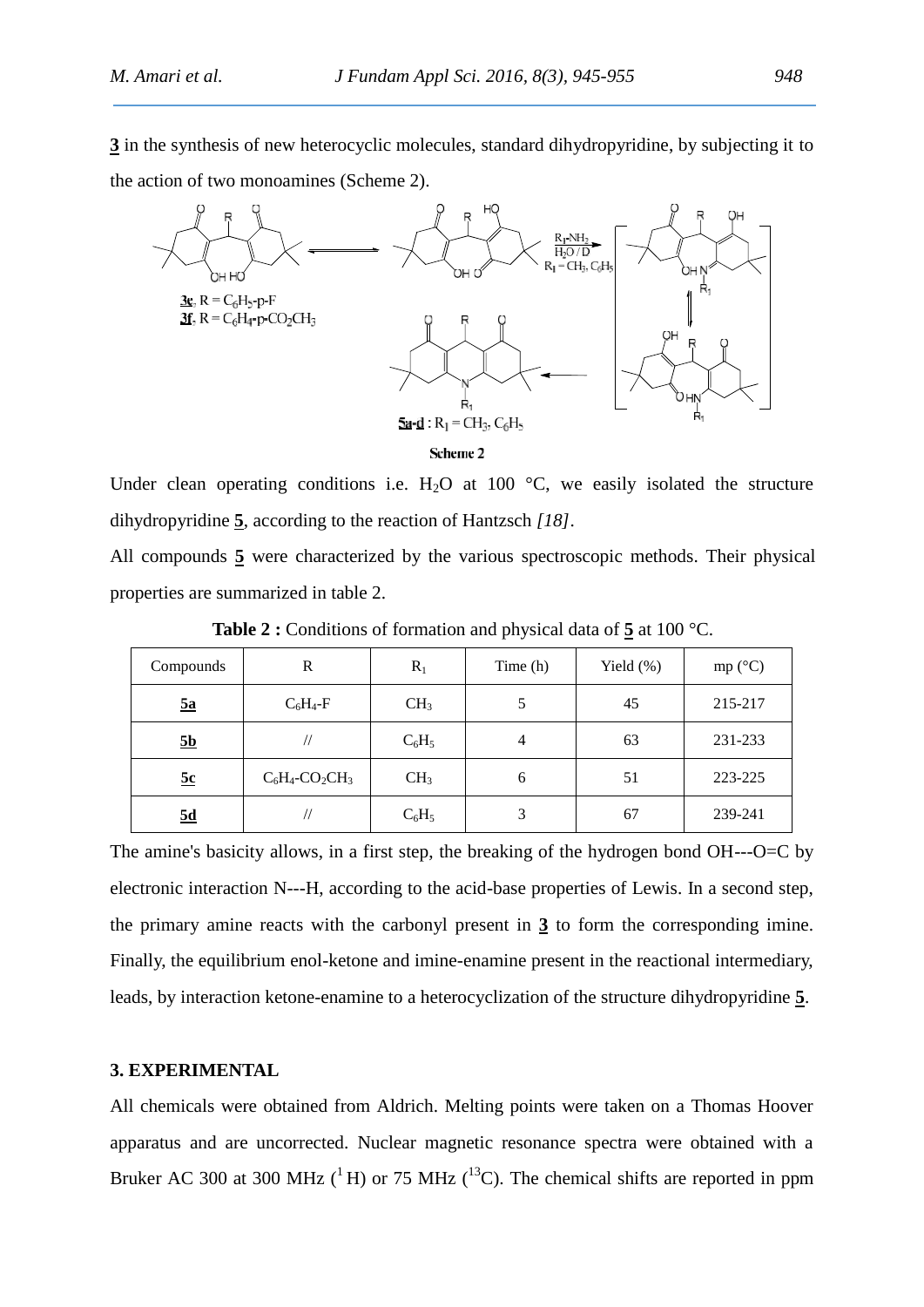(δ-scale) relative to internal TMS and coupling constants are reported in Hertz (Hz). The impact ionization mass spectra were recorded on a Nermag R10-10C at 70 eV.

## **General procedure for synthesis of 3 and 4**

In 20 ml water, a dimedone  $\mathbf{1}$  (2.10<sup>-2</sup> mol) was reacted with aldehydes  $\mathbf{2}$  (**a** to **g**) (10<sup>-2</sup> mol). The mixture was stirred at room temperature 2 hours or refluxed for 4 h under magnetic stirring. We obtained selectively, after filtration and dry vacuum the corresponding compound **3** (**a** to **g**) or **4** (**a** to **g**).

#### **General procedure for synthesis of 5**

Homodimer compound **3** ( $10^{-2}$  mol) in 20 ml of water, reacted with monoamines ( $10^{-2}$  mol). The mixture was refluxed for 4 h at 100 °C, under magnetic stirring. After filtration and dry vacuum, we obtained the corresponding compounds **5** (**a** to **d**).

## **2,2'-(ethane-1,1-diyl)bis(3-hydroxy-5,5-dimethylcyclohex-2-enone) 3a**

Yield: 55%; <sup>1</sup>H NMR (300MHz, CDCl<sub>3</sub>): (ppm) 1.07 (s, 6H, 2CH<sub>3</sub>), 1.12 (s, 6H, 2CH<sub>3</sub>), 1.29 (d, J=6.1 Hz, 3H, CH<sub>3</sub>), 2.13-2.18 (m, 8H, 4CH<sub>2</sub>), 4.89 (d, J=6.1Hz, 1H, CH), 10.98 (s, 1H, OH); <sup>13</sup>C NMR ( 75 MHz, CDCl<sub>3</sub>): (ppm) 21 (CH<sub>3</sub>), 25 (2CH<sub>3</sub>), 28 (2CH<sub>3</sub>), 30 (2Cq), 31 (CH), 43(2CH<sub>2</sub>), 45(2CH<sub>2</sub>), 113(2Cq), 161(2 = C-OH), 187(2C=O). E.I. (70 eV), m/z (%):  $M^{+}$  = 306 (14)

### **2,2'-(phenylmethylene)bis(3-hydroxy-5,5-dimethylcyclohex-2-enone) 3b**

Yield: 83%; <sup>1</sup>H NMR (300MHz, CDCl<sub>3</sub>): (ppm): 1.04 (s, 6H, 2CH<sub>3</sub>), 1.11 (s, 6H, 2CH<sub>3</sub>), 2.31-2.39 (m, 8H, 4CH<sub>2</sub>), 5.39 (s, 1H, CH), 7.03-7.15 (m, 5H, CH<sub>arom</sub>), 11.81 (s, 1H, OH); <sup>13</sup>C NMR ( 75 MHz, CDCl<sub>3</sub>): (ppm) 28 (2CH<sub>3</sub>), 32 (2CH<sub>3</sub>), 33 (2Cq), 34 (CH), 48(2CH<sub>2</sub>), 51(2CH<sub>2</sub>), 126-127-129-158(6C<sub>arom</sub>), 116(2Cq), 163(2 = C-OH), 188(2C=O). E.I. (70 eV), m/z  $(%)$ : M<sup>+</sup> = 368 (40), 229 (100)

### **2,2'-(p-tolylmethylene)bis(3-hydroxy-5,5-dimethylcyclohex-2-enone) 3c**

Yield: 61%; <sup>1</sup>H NMR (300MHz, CDCl<sub>3</sub>): (ppm) : 1.07 (s, 6H, 2CH<sub>3</sub>), 1.20 (s, 6H, 2CH<sub>3</sub>), 2.27 (s, 3H, CH<sub>3</sub>), 2.37-2.41 (m, 8H, 4CH<sub>2</sub>), 5.48 (s, 1H, CH), 6.97-7.04 (m, 4H, CH<sub>arom</sub>), 11.87 (s, 1H, OH); <sup>13</sup>C NMR ( 75 MHz, CDCl<sub>3</sub>): (ppm) 26 (CH<sub>3 arom</sub>), 27 (2CH<sub>3</sub>), 29 (2CH<sub>3</sub>), 30 (2Cq), 31 (CH), 44(2CH<sub>2</sub>), 45(2CH<sub>2</sub>), 112(2Cq), 127-128-134-156(6C<sub>arom</sub>), 161(2 = C-OH), 191(2C=O). E.I. (70 eV), m/z (%) : M<sup>+</sup> = 382 (33), 243 (59).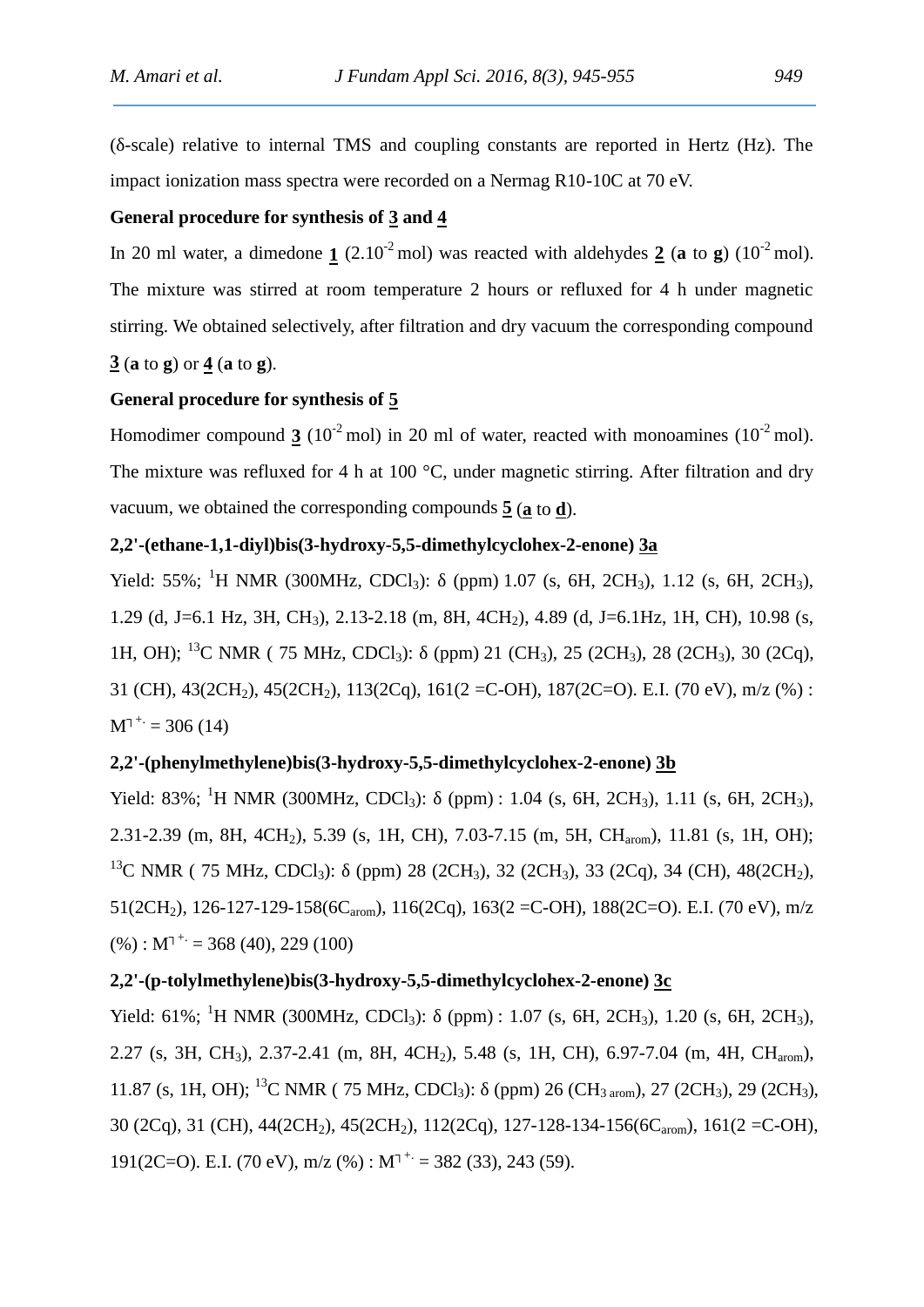### **2,2'-((4-nitrophenyl)methylene)bis(3-hydroxy-5,5-dimethylcyclohex-2-enone) 3d**

Yield: 78%; <sup>1</sup>H NMR (300MHz, CDCl<sub>3</sub>): (ppm): 1.12 (s, 6H, 2CH<sub>3</sub>), 1.25 (s, 6H, 2CH<sub>3</sub>), 2.35-2.49 (m, 8H, 4CH<sub>2</sub>), 5.54 (s, 1H, CH), 7.19-8.01 (m, 4H, CH<sub>arom</sub>), 11.87 (s, 1H, OH); <sup>13</sup>C NMR ( 75 MHz, CDCl<sub>3</sub>): (ppm) 28 (2CH<sub>3</sub>), 32 (2CH<sub>3</sub>), 34 (2Cq), 35 (CH), 49(2CH<sub>2</sub>), 52(2CH<sub>2</sub>), 116(2Cq), 123-129-141-157(6C<sub>arom</sub>), 164(2 = C-OH), 189(2C=O). E.I. (70 eV), m/z  $(\%): M^{+} = 413 (27), 275(65).$ 

### **2,2'-((4-fluorophenyl)methylene)bis(3-hydroxy-5,5-dimethylcyclohex-2-enone) 3e**

Yield: 86%; <sup>1</sup>H NMR (300MHz, CDCl<sub>3</sub>): (ppm): 1.01 (s, 6H, 2CH<sub>3</sub>), 1.22 (s, 6H, 2CH<sub>3</sub>), 2.40-2.43 (m, 8H, 4CH<sub>2</sub>), 5.48 (s, 1H, CH), 6.92-7.03 (m, 4H, CH<sub>arom</sub>), 11.88 (s, 1H, OH); <sup>13</sup>C NMR ( 75 MHz, CDCl<sub>3</sub>): (ppm) 27 (2CH<sub>3</sub>), 30 (2CH<sub>3</sub>), 31 (2Cq), 32 (CH), 46(2CH<sub>2</sub>), 47(2CH<sub>2</sub>), 115(2Cq), 117-128-133-159(6C<sub>arom</sub>), 162(2 = C-OH), 189(2C=O). C.I. (NH<sub>3</sub>) : MH  $^+= 387 (23\%)$ , 244(5%).

#### **Methyl- 4-(bis(2-hydroxy-4,4-dimethyl-6-oxocyclohex-1-en-1-yl)methyl)benzoate 3f**

Yield: 89%; <sup>1</sup>H NMR (300MHz, CDCl<sub>3</sub>): (ppm) : 1.10 (s, 6H, 2CH<sub>3</sub>), 1.23 (s, 6H, 2CH<sub>3</sub>), 2.34-2.45 (m, 8H, 4CH<sub>2</sub>), 3.88(s, 3H, O-CH<sub>3</sub>), 5.53 (s, 1H, CH), 7.16-7.94 (m, 4H, CH<sub>arom</sub>), 11.84 (s, 1H, OH); <sup>13</sup>C NMR ( 75 MHz, CDCl<sub>3</sub>): (ppm) 27 (2CH<sub>3</sub>), 32 (2CH<sub>3</sub>), 34 (2Cq), 35 (CH),  $48(2CH_2)$ ,  $49(O-CH_3)$ ,  $53(2CH_2)$ ,  $118(2Cq)$ ,  $129-130-131-159(6C_{arom})$ ,  $165(2=$ C-OH), 167(Cq), 192(2C=O). E.I. (70 eV), m/z (%) : M<sup>+</sup> = 436 (15), 298 (64).

# **2,2'-((4-hydroxyphenyl)methylene)bis(3-hydroxy-5,5-dimethylcyclohex-2-enone) 3g** Yield: 75%; <sup>1</sup>H NMR (300MHz, CDCl<sub>3</sub>): (ppm) : 1.08 (s, 6H, 2CH<sub>3</sub>), 1.19 (s, 6H, 2CH<sub>3</sub>), 2.36-2.41 (m, 8H, 4CH2), 5.47 (s, 1H, CH), 6.20(s, 1H, OH), 7.01-7.11 (m, 4H, CHarom), 11.85  $(S, 1H, OH);$  <sup>13</sup>C NMR ( 75 MHz, CDCl<sub>3</sub>): (ppm) 26 (2CH<sub>3</sub>), 31 (2CH<sub>3</sub>), 32 (2Cq), 33 (CH), 47(2CH<sub>2</sub>), 50(2CH<sub>2</sub>), 117(2Cq), 119-129-136-157(6C<sub>arom</sub>), 163(2 = C-OH), 191(2C=O). E.I.  $(70 \text{ eV})$ , m/z  $(\%)$  : M<sup>+</sup> = 384 (23), 246 (57).

#### **3,3,6,6,9-pentamethyl-3,4,5,6,7,9-hexahydro-1H-xanthene-1,8(2H)-dione 4a**

Yield: 67%; <sup>1</sup>H NMR (300MHz, CDCl<sub>3</sub>): (ppm): 1.04 (s, 6H, 2CH<sub>3</sub>), 1.09 (s, 6H, 2CH<sub>3</sub>), 1.24 (d, J=6.1 Hz, 3H, CH3), 2.01-2.13 (m, 8H, 4CH2), 4.57 (d, J=6.1Hz, 1H, CH); <sup>13</sup>C NMR  $( 75 MHz, CDCl<sub>3</sub>)$ : (ppm) 19 (CH<sub>3</sub>), 22 (2CH<sub>3</sub>), 25 (2CH<sub>3</sub>), 28 (2Cq), 30 (CH), 41(2CH<sub>2</sub>), 43(2CH<sub>2</sub>), 111(2Cq), 157(2 = C-O), 183(2C=O). E.I. (70 eV), m/z (%) : M<sup>+</sup> = 288 (33), 166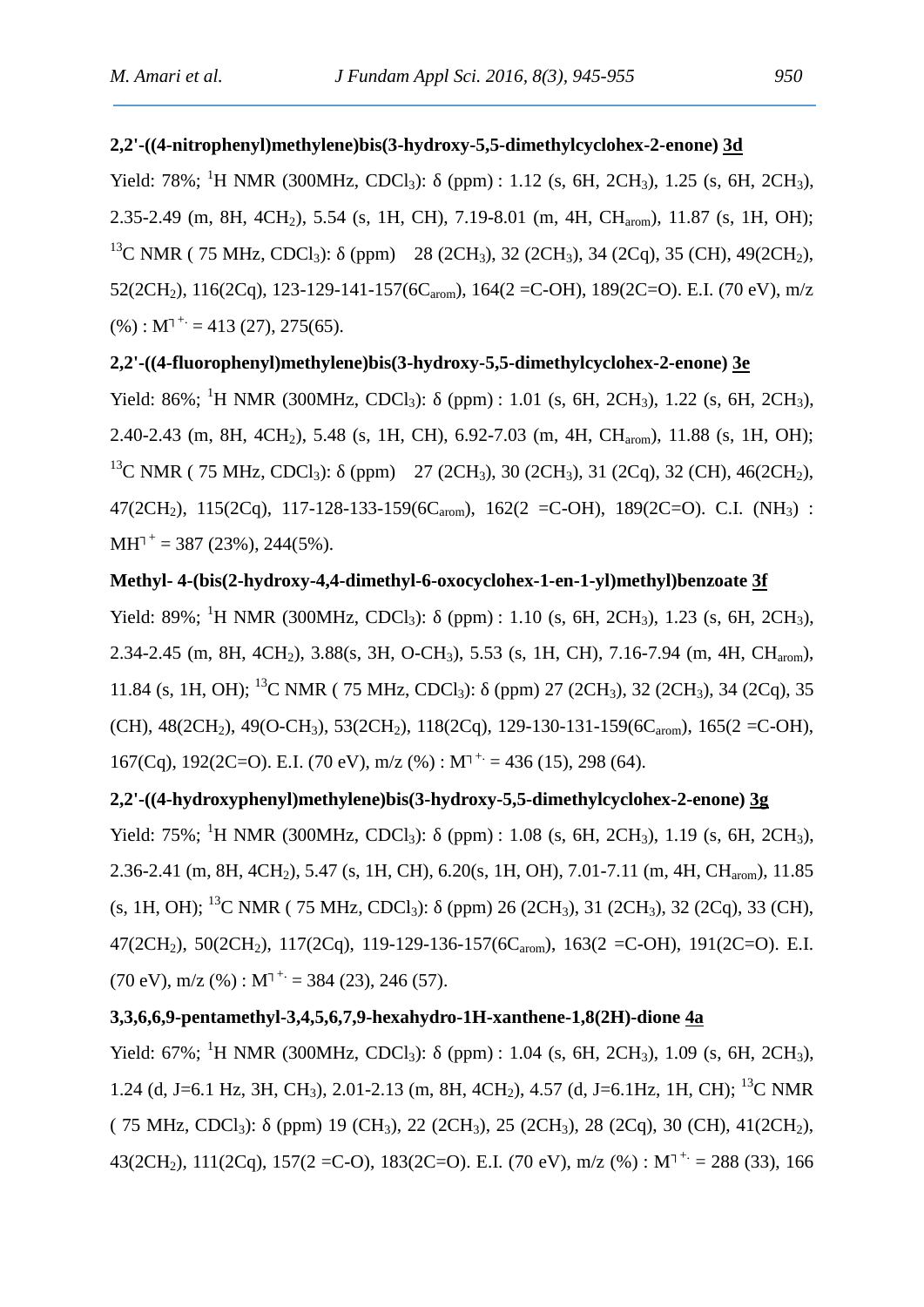(37).

#### **3,3,6,6-tetramethyl-9-phenyl-3,4,5,6,7,9-hexahydro-1H-xanthene-1,8(2H)-dione 4b**

Yield: 88%; <sup>1</sup>H NMR (300MHz, CDCl<sub>3</sub>): (ppm) : 1.01 (s, 6H, 2CH<sub>3</sub>), 1.09 (s, 6H, 2CH<sub>3</sub>), 2.21-2.31 (m, 8H, 4CH<sub>2</sub>), 4.59 (s, 1H, CH), 7.01-7.24 (m, 5H, CH<sub>3rom</sub>); <sup>13</sup>C NMR ( 75 MHz, CDCl<sub>3</sub>): (ppm) 25 (2CH<sub>3</sub>), 30 (2CH<sub>3</sub>), 32 (2Cq), 34 (CH), 45(2CH<sub>2</sub>), 49(2CH<sub>2</sub>), 123-125-127-154(6C<sub>arom</sub>), 114(2Cq), 159(2 = C-O), 184(2C=O). E.I. (70 eV), m/z (%) : M<sup>+.</sup>  $= 350 (45), 228 (7)$ 

#### **3,3,6,6-tetramethyl-9-(p-tolyl)-3,4,5,6,7,9-hexahydro-1H-xanthene-1,8(2H)-dione 4c**

Yield: 74%; <sup>1</sup>H NMR (300MHz, CDCl<sub>3</sub>): (ppm): 1.03 (s, 6H, 2CH<sub>3</sub>), 1.11 (s, 6H, 2CH<sub>3</sub>), 2.15-2.27 (m, 8H, 4CH<sub>2</sub>), 2.47 (s, 3H, CH<sub>3</sub>), 4.72 (s, 1H, CH), 6.86-7.24 (m, 4H, CH<sub>arom</sub>); <sup>13</sup>C NMR ( 75 MHz, CDCl<sub>3</sub>): (ppm) 24 (CH<sub>3 arom</sub>), 26 (2CH<sub>3</sub>), 28 (2CH<sub>3</sub>), 30 (2Cq), 31 (CH),  $41(2CH_2)$ ,  $43(2CH_2)$ ,  $110(2Cq)$ ,  $125-126-131-152(6C_{\text{arom}})$ ,  $160(2 = C-O)$ ,  $189(2C=O)$ . E.I. (70 eV), m/z (%) : M<sup>+</sup> = 364 (38), 242 (51).

# **3,3,6,6-tetramethyl-9-(4-nitrophenyl)-3,4,5,6,7,9-hexahydro-1H-xanthene-1,8(2H)-dione 4d**

Yield: 96%; <sup>1</sup>H NMR (300MHz, CDCl<sub>3</sub>): (ppm): 1.02 (s, 6H, 2CH<sub>3</sub>), 1.15 (s, 6H, 2CH<sub>3</sub>), 2.15-2.46 (m, 8H, 4CH<sub>2</sub>), 4.74 (s, 1H, CH), 7.39-8.06 (m, 4H, CH<sub>arom</sub>); <sup>13</sup>C NMR ( 75 MHz, CDCl<sub>3</sub>): (ppm) 26 (2CH<sub>3</sub>), 30 (2CH<sub>3</sub>), 33 (2Cq), 35 (CH), 47(2CH<sub>2</sub>), 51(2CH<sub>2</sub>), 114(2Cq), 121-127-140-155(6C<sub>arom</sub>), 162(2 = C-O), 185(2C=O). E.I. (70 eV), m/z (%) : M<sup>+.</sup> = 395 (39), 273(65).

# **9-(4-fluorophenyl)-3,3,6,6-tetramethyl-3,4,5,6,7,9-hexahydro-1H-xanthene-1,8(2H)-dione 4e**

Yield:  $93\%$ ; <sup>1</sup>H NMR (300MHz, CDCl<sub>3</sub>): (ppm) : 1.01 (s, 6H, 2CH<sub>3</sub>), 1.14 (s, 6H, 2CH<sub>3</sub>), 2.31-2.42 (m, 8H, 4CH<sub>2</sub>), 4.69 (s, 1H, CH), 6.91-7.04 (m, 4H, CH<sub>arom</sub>); <sup>13</sup>C NMR ( 75 MHz, CDCl<sub>3</sub>): (ppm) 25 (2CH<sub>3</sub>), 28 (2CH<sub>3</sub>), 31 (2Cq), 33 (CH), 45(2CH<sub>2</sub>), 49(2CH<sub>2</sub>), 113(2Cq), 117-125-131-157(6C<sub>arom</sub>), 160(2 = C-O), 187(2C=O). E.I. (70 eV), m/z (%) : M<sup>+.</sup> = 368 (32), 246 (43).

**Methyl-4-(3,3,6,6-tetramethyl-1,8-dioxo-2,3,4,5,6,7,8,9-octahydro-1H-xanthen-9-yl)benzo ate 4f**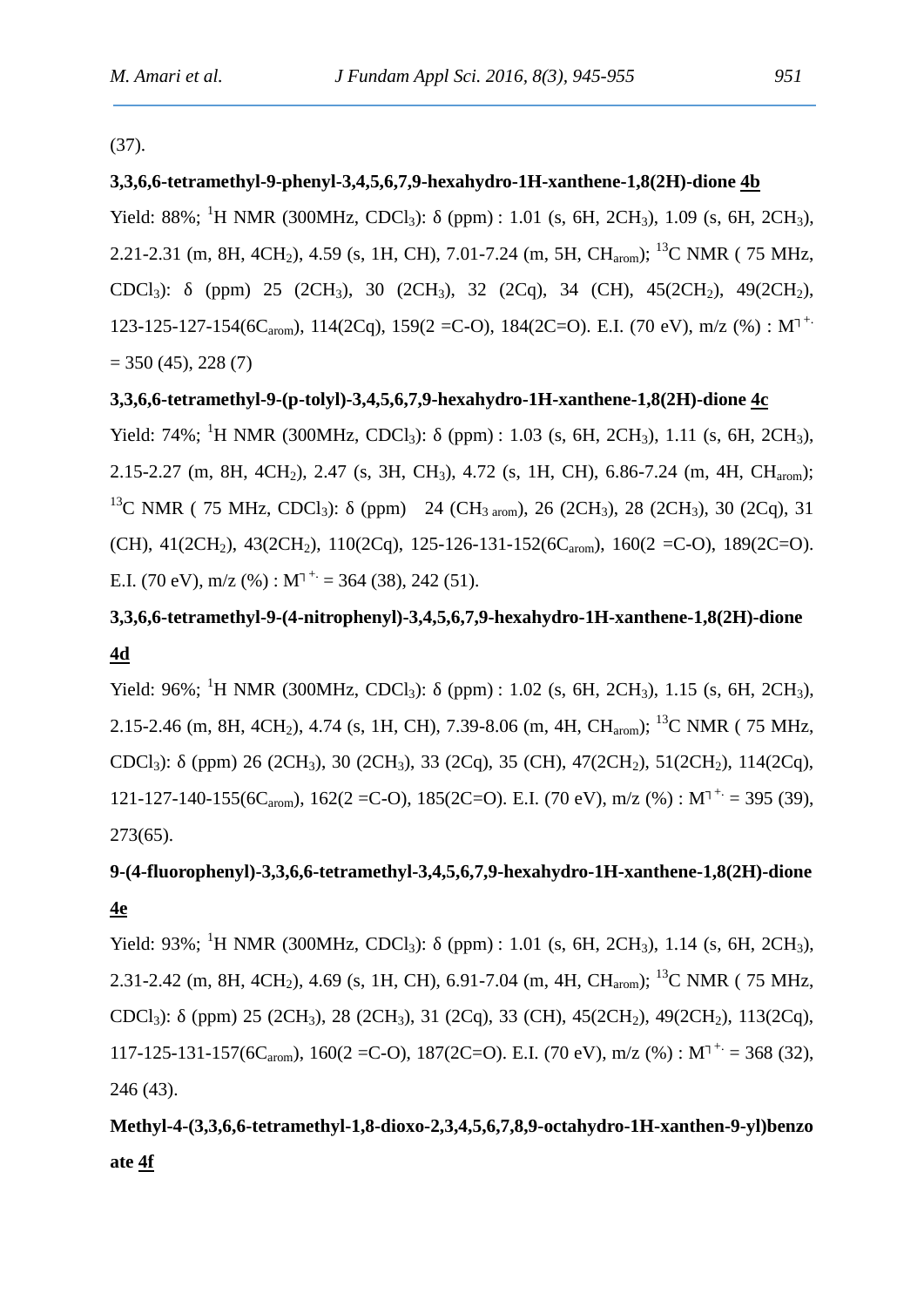Yield: 97%; <sup>1</sup>H NMR (300MHz, CDCl<sub>3</sub>): (ppm): 1.02 (s, 6H, 2CH<sub>3</sub>), 1.13 (s, 6H, 2CH<sub>3</sub>), 2.33-2.46 (m, 8H, 4CH<sub>2</sub>), 3.86(s, 3H, O-CH<sub>3</sub>), 4.71 (s, 1H, CH), 7.14-7.93 (m, 4H, CH<sub>arom</sub>); <sup>13</sup>C NMR ( 75 MHz, CDCl<sub>3</sub>): (ppm) 27 (2CH<sub>3</sub>), 32 (2CH<sub>3</sub>), 34 (2Cq), 35 (CH), 48(2CH<sub>2</sub>), 49(O-CH<sub>3</sub>), 53(2CH<sub>2</sub>), 118(2Cq), 129-130-131-159(6C<sub>arom</sub>), 163(2 = C-O), 167(Cq), 192(2C=O). E.I. (70 eV), m/z (%) : M<sup>+</sup> = 348 (15).

**9-(4-hydroxyphenyl)-3,3,6,6-tetramethyl-3,4,5,6,7,9-hexahydro-1H-xanthene-1,8(2H)-dio ne 4g**

Yield: 81%; <sup>1</sup>H NMR (300MHz, CDCl<sub>3</sub>): (ppm): 1.01 (s, 6H, 2CH<sub>3</sub>), 1.11 (s, 6H, 2CH<sub>3</sub>), 2.31-2.39 (m, 8H, 4CH<sub>2</sub>), 4.57 (s, 1H, CH), 6.20(s, 1H, OH), 6.69-7.08 (m, 4H, CH<sub>arom</sub>); <sup>13</sup>C NMR ( 75 MHz, CDCl<sub>3</sub>): (ppm) 26 (2CH<sub>3</sub>), 31 (2CH<sub>3</sub>), 32 (2Cq), 33 (CH), 47(2CH<sub>2</sub>), 50(2CH<sub>2</sub>), 117(2Cq), 119-129-136-157(6C<sub>arom</sub>), 163(2 = C-O), 191(2C=O). E.I. (70 eV), m/z  $(%) : M^{+} = 366 (32), 244(43).$ 

# **9-(4-fluorophenyl)-3,3,6,6,10-pentamethyl-3,4,6,7,9,10-hexahydroacridine-1,8(2H,5H)-di one 5a**

Yield: 45%; <sup>1</sup>H NMR (300MHz, CDCl<sub>3</sub>): (ppm) : 0.98 (s, 6H, 2CH<sub>3</sub>), 1.07 (s, 6H, 2CH<sub>3</sub>), 2.15-2.33 (m, 8H, 4CH<sub>2</sub>), 2.95(s, 3H, N-CH<sub>3</sub>), 5.07 (s, 1H, CH), 6.91-7.02 (m, 4H, CH<sub>arom</sub>); <sup>13</sup>C NMR ( 75 MHz, CDCl<sub>3</sub>): (ppm) 26 (2CH<sub>3</sub>), 32 (2CH<sub>3</sub>), 29 (2Cq), 34 (CH), 44(2CH<sub>2</sub>), 47(2CH<sub>2</sub>), 112(2Cq), 116-129-134-158(6C<sub>arom</sub>), 161(2 = C-N), 191(2C=O). C.I. (NH<sub>3</sub>): MH<sup>+</sup>  $= 382(41\%)$ , 244(43%).

# **9-(4-fluorophenyl)-3,3,6,6-tetramethyl-10-phenyl-3,4,6,7,9,10-hexahydroacridine-1,8(2H, 5H)-dione 5b**

Yield: 63%; <sup>1</sup>H NMR (300MHz, CDCl<sub>3</sub>): (ppm) : 0.97 (s, 6H, 2CH<sub>3</sub>), 1.08 (s, 6H, 2CH<sub>3</sub>), 2.17-2.36 (m, 8H, 4CH<sub>2</sub>), 5.06 (s, 1H, CH), 6.77-7.41 (m, 9H, CH<sub>arom</sub>); <sup>13</sup>C NMR ( 75 MHz, CDCl<sub>3</sub>): (ppm) 27 (2CH<sub>3</sub>), 32 (2CH<sub>3</sub>), 31 (2Cq), 33 (CH), 46(2CH<sub>2</sub>), 49(2CH<sub>2</sub>), 113(2Cq), 115-117-118-124-128-133-134-156(12C<sub>arom</sub>), 163(2 =C-N), 192(2C=O). C.I. (NH<sub>3</sub>) : MH<sup>+</sup> = 444 (37%), 231(29%).

# **Methyl-4-(3,3,6,6,10-pentamethyl-1,8-dioxo-1,2,3,4,5,6,7,8,9,10-decahydroacridin-9-yl)be nzoate 5c**

Yield: 51%; <sup>1</sup>H NMR (300MHz, CDCl<sub>3</sub>): (ppm) : 0.99 (s, 6H, 2CH<sub>3</sub>), 1.12 (s, 6H, 2CH<sub>3</sub>),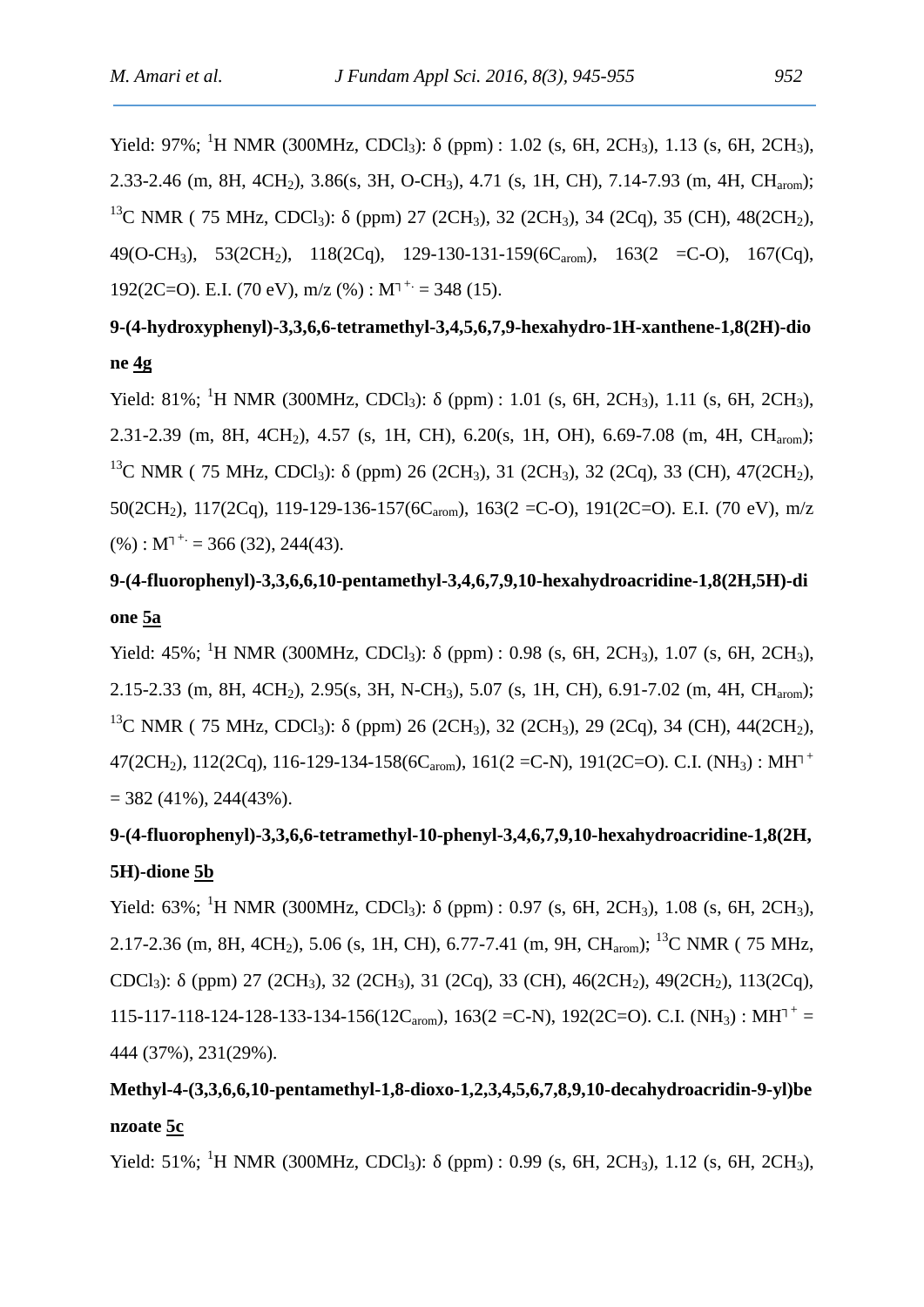2.31-2.39 (m, 8H, 4CH2), 3.01(s, 3H, N-CH3), 3.83(s, 3H, O-CH3), 5.12 (s, 1H, CH), 7.09-7.88 (m, 4H, CH<sub>arom</sub>); <sup>13</sup>C NMR ( 75 MHz, CDCl<sub>3</sub>): (ppm) 25 (2CH<sub>3</sub>), 33 (2CH<sub>3</sub>), 34  $(2Cq)$ , 36 (CH), 39(N-CH<sub>3</sub>), 46(O-CH<sub>3</sub>), 48(2CH<sub>2</sub>), 55(2CH<sub>2</sub>), 114(2Cq), 126-129-131-159(6C<sub>arom</sub>), 165(2 = C-N), 167(Cq), 193(2C=O). E.I. (70 eV), m/z (%) : M<sup>+.</sup> = 390 (43), 244(39).

# **Methyl-4-(3,3,6,6-tetramethyl-1,8-dioxo-10-phenyl-1,2,3,4,5,6,7,8,9,10-decahydroacridin- 9-yl)benzoate 5d**

Yield: 67%; <sup>1</sup>H NMR (300MHz, CDCl<sub>3</sub>): (ppm): 1.09 (s, 6H, 2CH<sub>3</sub>), 1.21 (s, 6H, 2CH<sub>3</sub>), 2.33-2.41 (m, 8H, 4CH<sub>2</sub>), 3.87(s, 3H, O-CH<sub>3</sub>), 5.11 (s, 1H, CH), 6.89-7.91 (m, 9H, CH<sub>arom</sub>); <sup>13</sup>C NMR ( 75 MHz, CDCl<sub>3</sub>): (ppm) 26 (2CH<sub>3</sub>), 31 (2CH<sub>3</sub>), 35 (2Cq), 37 (CH), 47(O-CH<sub>3</sub>), 49(2CH<sub>2</sub>), 56(2CH<sub>2</sub>), 114(2Cq), 116-119-123-128-130-132-134-159(12C<sub>arom</sub>), 162(2 = C-N), 168(Cq), 194(2C=O).E.I. (70 eV), m/z (%) : M<sup>+</sup> = 466 (49), 308 (76).

#### **4. CONCLUSION**

In this work, we achieved the synthesis of a new type of dihydropyridinemolecules **5** under clean operating conditions:  $H_2O$  as a solvent, no-catalysts and a simply work-up by filtration. The selectivity formation of structures **3** and **4**, obtained with good yields, is determined to be conditioned by the reaction time.

#### **5. ACKNOWLEDGEMENTS**

The authors would like to think the Department of Organic Chemistry. Laboratoire de Chimie Organique et des Substances Naturelles, Université Ziane Achour, Djelfa, Algerie and the Faculté de Chimie – USTHB – BP32, El-Alia, 16111 Bab Ezzouar, Alger, Algerie ; Universidad de Valencia and the Instituto de Reconocimiento Molecular y Desarrollo Tecnológico and Centro Mixto Universidad Politécnica de Valencia-Universidad de Valencia. Spain.

#### **6. REFERENCES**

[1] Appendino, G.; Cicioni, L.; Minassi, A. [A multicomponent synthesis of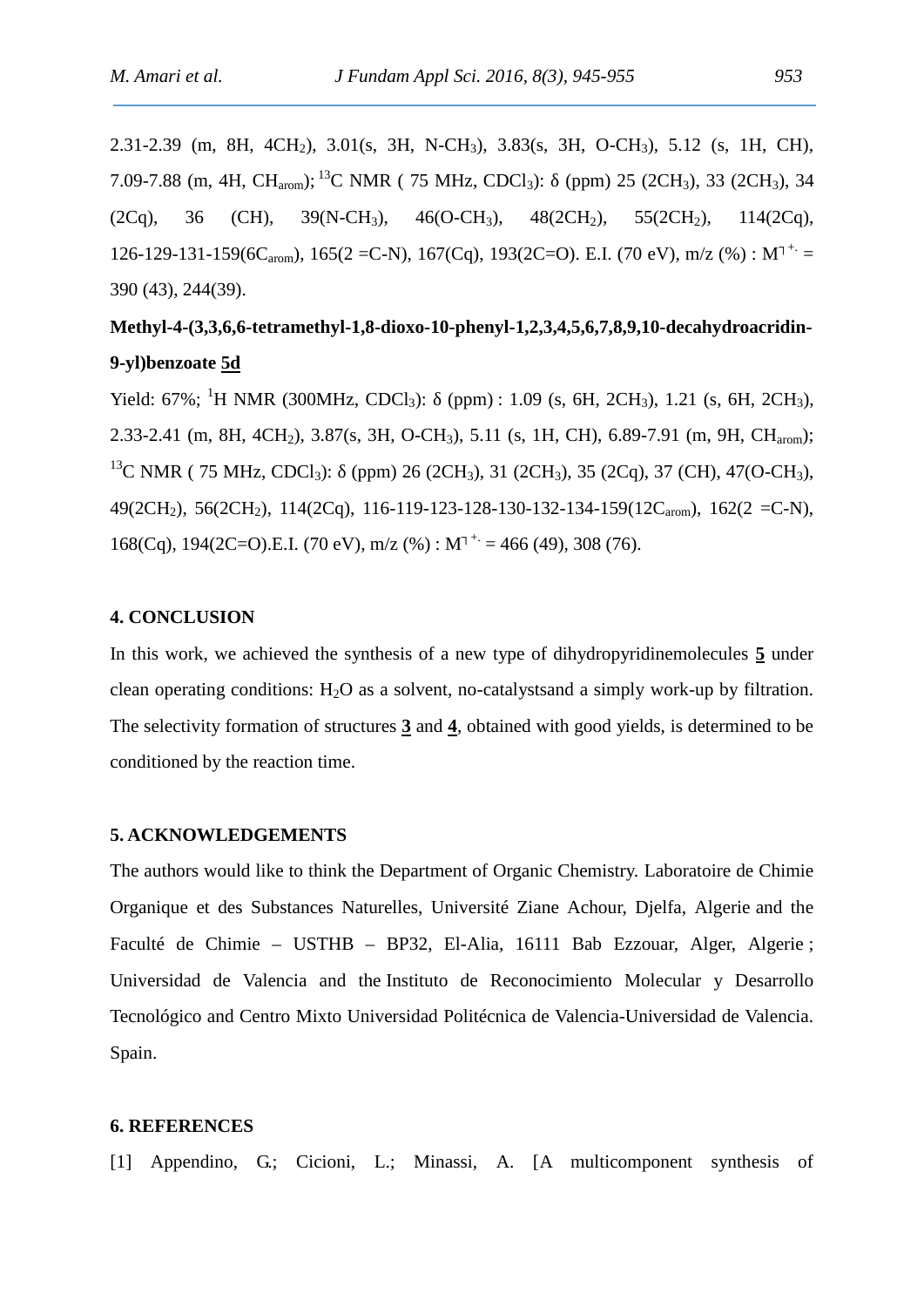gem-(β-dicarbonyl)arylmethanes], *Tetrahedron Lett.*, **2009**, 50, 5559-5561.

[2] Rosa, A.; Deiana, M.; Atzeri, A.; Corona, G.; Incani, A.; Melis, M.P.; Appendino, G.; Dessi, M.A. [Evaluation of the antioxidant and cytotoxic activity of arzanol, a prenylated alpha-pyrone-phloroglucinol etherodimer from Helichrysum italicum subsp.microphyllum], *Chem. Biol. Interact.*, **2007**, 165, 117- 126.

[3] Sinkkonen, J.; Ovcharenko, V.; Zelenin, K. N.; Bezhan, I. P.; Chakchir, B. A.; Al-Assar, F.; Pihlaja, K.  $\int$ <sup>1</sup>H and <sup>13</sup>C NMR Study of 1-Hydrazino-2,3-dihydro-1H-pyrazolo[1,2- ] pyridazine-5,8-diones and -1H-pyrazolo[1,2-b]phthalazine-5,10-diones and Their Ring-Chain Tautomerism], *Eur. J. Org. Chem.*, **2002**, 13, 2046-2053.

[4] Kozlov, N.G.; Kadutskii, A. P. [A novel three-component reaction of anilines, formaldehyde and dimedone: simple synthesis of spirosubstituted piperidines], *Tetrahedron Lett.*, 2008, 49, 4560-4562

[5] Donelson, J. L.; Gibbs, R. A.; De, S. K. [An efficient one-pot synthesis of polyhydroquinoline derivatives through the Hantzsch four component condensation], *J. Mol. Catal. A :Chem.* 256, **2006**, 309-311.

[6] Xiao, W.; Wei-Wei M.; Li-Qiang, W.; Fu-Lin, Y. [Synthesis of 2H-Indazolo[2,1-b]phthalazine-1,6,11(13H)-trione Derivatives Using Wet Cyanuric Chloride under Solvent-Free Condition], *J. Chinese Chemical Society*, **2010**, 57, 1341-1345

[7] Shi, D. Q.; Wang, Y.H.; Lu, Z.S.; Dai, G.Y. [Condensation of aromatic aldehydes with acidic methylene compounds without catalyst], *Synth. Commun.*, **2000**, 30, 713-726

[8] Suarez, M.; Ochoa, E.; Verdecia, Y.; Pita, B.; Moran, L.; Martin, N.; Quinteiro, M.; Seoane, C.; Soto, J.L.; Novoa, H.; Blaton, N.; Peters, O.M. [A joint experimental and theoretical structural study of novel substituted2,5-dioxo-1,2,3,4,5,6,7,8-octahydroquinolines], *Tetrahedron*, **1999**, 55, 875-884.

[9] Hassani, Z.; Islami, M.R.; Kalantari, M. [An efficient one-pot synthesis of octahydroquinazolinone derivatives using catalytic amount of H<sub>2</sub>SO<sub>4</sub> in water], *Bioorg. Med. Chem. Lett.*, **2006**,16, 4479-4482.

[10] Majumdar, K.C.; Samanta, S.K. [Studies in aza-Claisen rearrangement: synthesis of dimedone-annelated unusual heterocycles], *Tetrahedron*, **2001**, 57, 4955 - 4958.